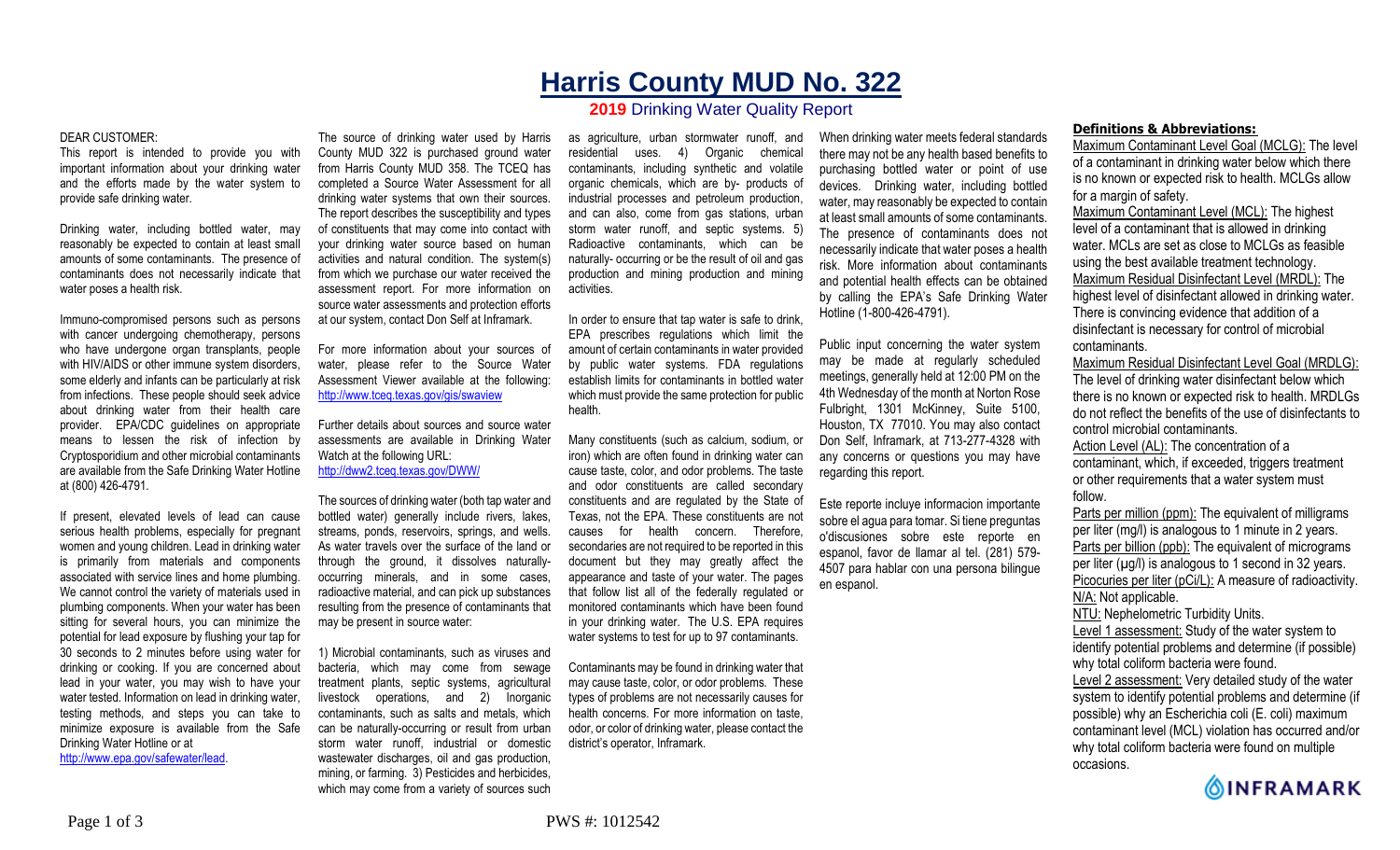| <b>Substance</b>                                    | Unit<br>0f<br><b>Measure</b>        | Year | <b>MCL</b>                         | Average<br>Level<br><b>Detected</b> | Minimum - Maximum<br>Level<br><b>Detected</b>            | <b>MCLG</b>  | $\ln$<br>Compliance | <b>Typical Sources</b>                                                                                     |
|-----------------------------------------------------|-------------------------------------|------|------------------------------------|-------------------------------------|----------------------------------------------------------|--------------|---------------------|------------------------------------------------------------------------------------------------------------|
| <b>Disinfectant Byproducts</b>                      |                                     |      |                                    |                                     |                                                          |              |                     |                                                                                                            |
| Haloacetic Acids (HAA5)                             | ppb                                 | 2019 | 60                                 | 2.3                                 | $2.3 - 2.3$                                              | 0            | <b>Yes</b>          | By-product of drinking water disinfection.                                                                 |
| <b>Total Trihalomethanes</b>                        | ppb                                 | 2019 | 80                                 | 1.2                                 | $1.2 - 1.2$                                              | 0            | <b>Yes</b>          | By-product of drinking water disinfection.                                                                 |
| <b>Substance</b>                                    | Unit<br><b>of</b><br><b>Measure</b> | Year | <b>MRDL</b>                        | Average<br>Level<br><b>Detected</b> | Minimum - Maximum<br>Level<br><b>Detected</b>            | <b>MRDLG</b> | $\ln$<br>Compliance | <b>Typical Sources</b>                                                                                     |
| <b>Maximum Residual Disinfectant Level</b>          |                                     |      |                                    |                                     |                                                          |              |                     |                                                                                                            |
| <b>Chlorine Residual</b>                            | ppm                                 | 2019 | 4.0                                | 2.18                                | $1.86 - 2.41$                                            | 4.0          | Yes                 | Water additive used to control microbes.                                                                   |
| <b>Substance</b>                                    | Unit<br><b>of</b><br><b>Measure</b> | Year | 90th<br><b>Percentile</b><br>Value | <b>EPA</b><br>Action<br>Level       | Number of<br><b>Results above</b><br><b>Action Level</b> | <b>MCLG</b>  | In<br>Compliance    | <b>Typical Sources</b>                                                                                     |
| <b>Lead and Copper (Regulated at Customers Tap)</b> |                                     |      |                                    |                                     |                                                          |              |                     |                                                                                                            |
| Lead                                                | ppb                                 | 2018 | 1.4                                | 15                                  | 0                                                        | 0            | <b>Yes</b>          | Corrosion of household plumbing systems; erosion of natural deposits.                                      |
| Copper                                              | ppm                                 | 2018 | 0.51                               | 1.3                                 | $\mathbf 0$                                              | 1.3          | <b>Yes</b>          | Corrosion of household plumbing systems, erosion of natural deposits; leaching from wood<br>preservatives. |